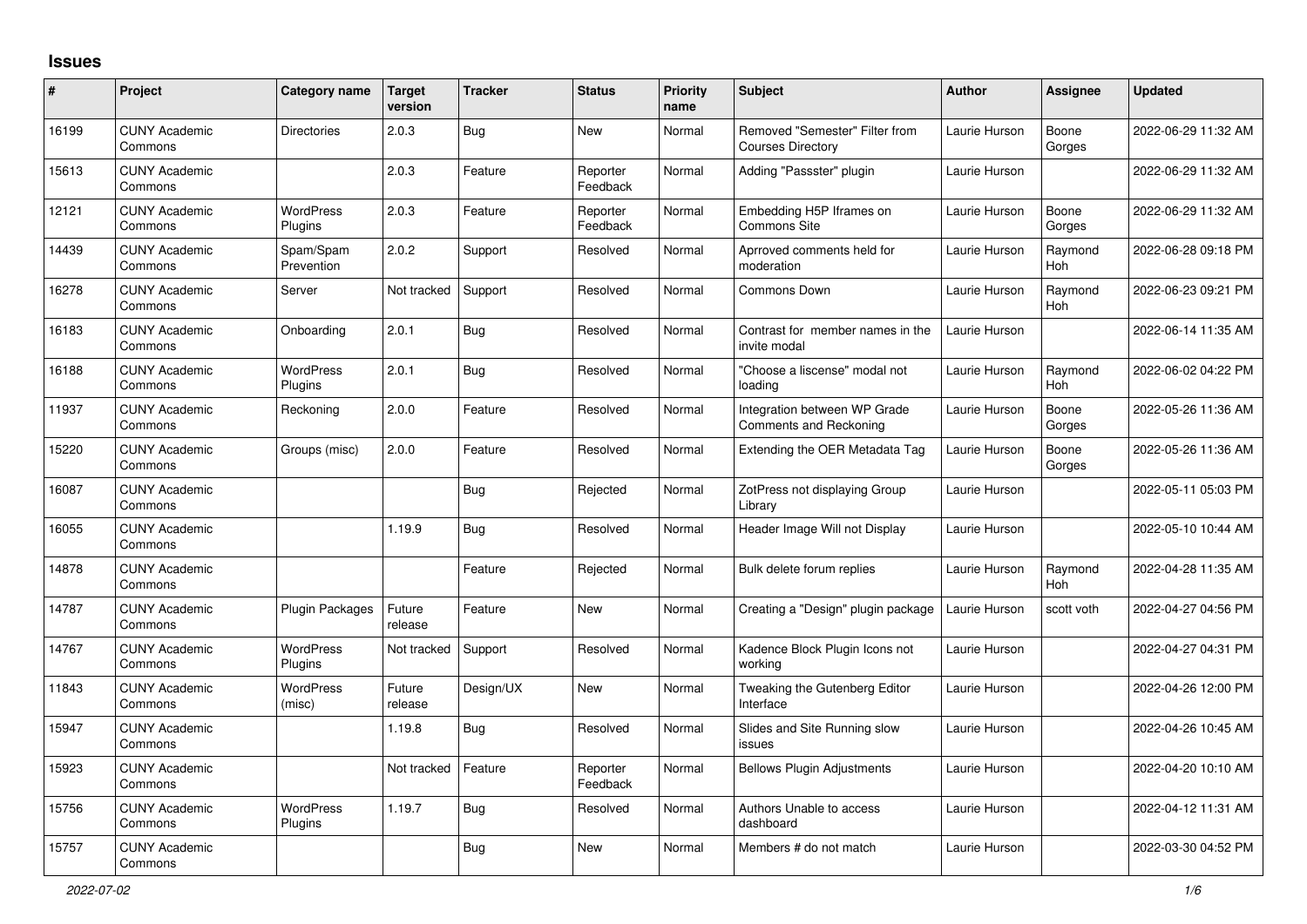| $\#$  | Project                         | Category name                     | <b>Target</b><br>version | <b>Tracker</b> | <b>Status</b>        | <b>Priority</b><br>name | <b>Subject</b>                                                                             | <b>Author</b> | <b>Assignee</b>   | Updated             |
|-------|---------------------------------|-----------------------------------|--------------------------|----------------|----------------------|-------------------------|--------------------------------------------------------------------------------------------|---------------|-------------------|---------------------|
| 15564 | <b>CUNY Academic</b><br>Commons | <b>WordPress</b><br>Plugins       | 1.19.6                   | Feature        | Resolved             | Normal                  | Plugin request for 'default featured<br>image"                                             | Laurie Hurson |                   | 2022-03-15 11:57 AM |
| 15482 | <b>CUNY Academic</b><br>Commons | <b>WordPress</b><br>Plugins       | 1.19.5                   | Feature        | Resolved             | Normal                  | Request for Plugin 'Serious Simple<br>Podcasting'                                          | Laurie Hurson | Boone<br>Gorges   | 2022-03-08 12:26 PM |
| 15509 | <b>CUNY Academic</b><br>Commons |                                   |                          | Bug            | Rejected             | Normal                  | Comments and Image Error                                                                   | Laurie Hurson |                   | 2022-03-02 04:26 PM |
| 15409 | <b>CUNY Academic</b><br>Commons |                                   | Not tracked              | <b>Bug</b>     | Resolved             | Normal                  | Commons Loading Slow                                                                       | Laurie Hurson |                   | 2022-02-22 02:32 PM |
| 15383 | <b>CUNY Academic</b><br>Commons | <b>WordPress</b><br><b>Themes</b> | 1.19.4                   | Feature        | Resolved             | Normal                  | Add Dazzling theme?                                                                        | Laurie Hurson | Boone<br>Gorges   | 2022-02-22 11:01 AM |
| 15368 | <b>CUNY Academic</b><br>Commons |                                   | 1.19.4                   | Documentation  | Resolved             | Normal                  | Commons home page access                                                                   | Laurie Hurson |                   | 2022-02-17 02:24 PM |
| 15219 | <b>CUNY Academic</b><br>Commons | Layout                            | 1.19.3                   | <b>Bug</b>     | Resolved             | Normal                  | Alignment with Rowling Theme                                                               | Laurie Hurson | Raymond<br>Hoh    | 2022-02-08 02:38 PM |
| 15251 | <b>CUNY Academic</b><br>Commons |                                   | 1.19.3                   | Feature        | Resolved             | Normal                  | Add "Ultra" theme                                                                          | Laurie Hurson |                   | 2022-02-08 02:37 PM |
| 15176 | <b>CUNY Academic</b><br>Commons |                                   | Not tracked              | Support        | Reporter<br>Feedback | Normal                  | Archiving Q Writing & Old<br>Wordpress Sites on the Commons                                | Laurie Hurson |                   | 2022-02-08 10:28 AM |
| 14504 | <b>CUNY Academic</b><br>Commons |                                   | Not tracked              | Publicity      | Reporter<br>Feedback | Normal                  | Adding showcases to home page<br>menu                                                      | Laurie Hurson | Boone<br>Gorges   | 2022-01-19 03:26 PM |
| 14179 | <b>CUNY Academic</b><br>Commons | Home Page                         | 1.19.0                   | Feature        | Resolved             | Normal                  | Featured Sites and Groups for<br>Home Page Redesign                                        | Laurie Hurson | Colin<br>McDonald | 2022-01-04 12:03 PM |
| 14170 | <b>CUNY Academic</b><br>Commons | Courses                           | 1.19.0                   | Feature        | Resolved             | Normal                  | Collecting OER Metadata                                                                    | Laurie Hurson | Boone<br>Gorges   | 2022-01-04 12:02 PM |
| 14777 | <b>CUNY Academic</b><br>Commons | Courses                           | 1.19.0                   | Outreach       | Resolved             | Normal                  | Email to faculty who create course<br>groups and site                                      | Laurie Hurson |                   | 2022-01-04 11:24 AM |
| 14786 | <b>CUNY Academic</b><br>Commons | Groups (misc)                     | 1.19.0                   | Feature        | Resolved             | Normal                  | Adding "class project" purpose                                                             | Laurie Hurson | Boone<br>Gorges   | 2022-01-04 11:20 AM |
| 14897 | <b>CUNY Academic</b><br>Commons | Courses                           | 1.19.0                   | Feature        | Resolved             | Normal                  | Adding "Instructor" field to indicate<br>which Admin is Instructor of a<br>"teaching" site | Laurie Hurson | Raymond<br>Hoh    | 2022-01-04 11:19 AM |
| 14457 | <b>CUNY Academic</b><br>Commons | Courses                           | 1.19.0                   | Feature        | Resolved             | Normal                  | Toggle for Public Sites in Course<br>Directory                                             | Laurie Hurson | Boone<br>Gorges   | 2022-01-04 11:16 AM |
| 13650 | <b>CUNY Academic</b><br>Commons | Group Library                     | Future<br>release        | Feature        | <b>New</b>           | Normal                  | Forum Attachments in Group<br>Librarv                                                      | Laurie Hurson |                   | 2021-11-19 12:30 PM |
| 14940 | <b>CUNY Academic</b><br>Commons |                                   |                          | Bug            | <b>New</b>           | Normal                  | Discrepancy between Commons<br>profile "sites" and actual # of sites                       | Laurie Hurson |                   | 2021-11-08 11:09 AM |
| 14936 | <b>CUNY Academic</b><br>Commons |                                   |                          | <b>Bug</b>     | <b>New</b>           | Normal                  | Commons websites blocked by<br>SPS campus network                                          | Laurie Hurson |                   | 2021-11-03 03:57 PM |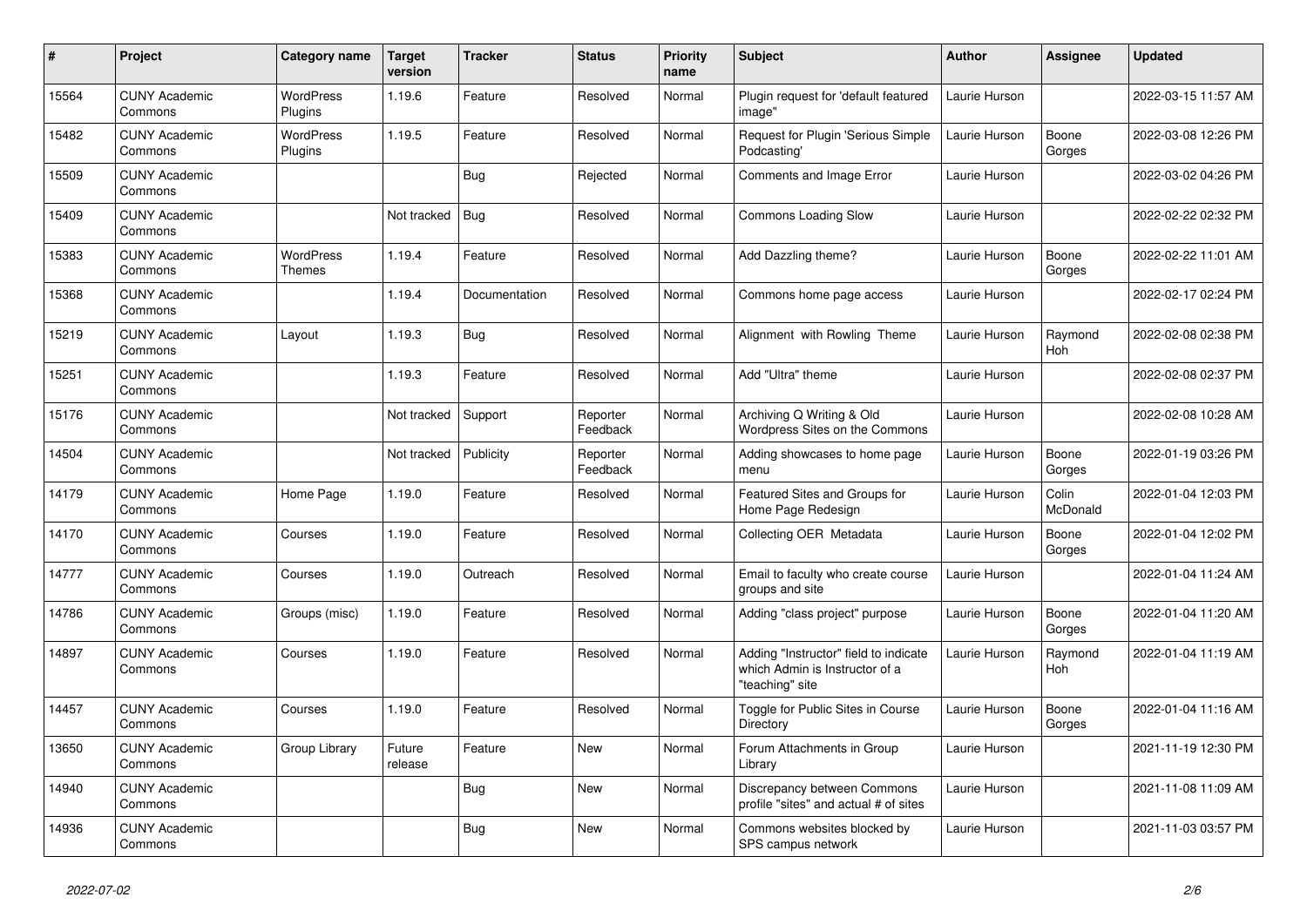| $\sharp$ | Project                         | Category name            | <b>Target</b><br>version | <b>Tracker</b> | <b>Status</b>        | <b>Priority</b><br>name | <b>Subject</b>                                            | <b>Author</b> | <b>Assignee</b> | <b>Updated</b>      |
|----------|---------------------------------|--------------------------|--------------------------|----------------|----------------------|-------------------------|-----------------------------------------------------------|---------------|-----------------|---------------------|
| 14791    | <b>CUNY Academic</b><br>Commons |                          | Not tracked              | <b>Bug</b>     | Resolved             | Normal                  | Default author on conference<br>template                  | Laurie Hurson |                 | 2021-09-21 11:07 AM |
| 14538    | <b>CUNY Academic</b><br>Commons |                          | Not tracked              | Support        | Reporter<br>Feedback | Normal                  | <b>Weebly To Commons</b>                                  | Laurie Hurson |                 | 2021-09-14 10:47 AM |
| 14475    | <b>CUNY Academic</b><br>Commons |                          | Not tracked              | Publicity      | New                  | Normal                  | OER Showcase Page                                         | Laurie Hurson | Laurie Hurson   | 2021-09-14 10:46 AM |
| 14266    | <b>CUNY Academic</b><br>Commons |                          | Not tracked              | <b>Bug</b>     | Resolved             | Normal                  | Jquery Emails?                                            | Laurie Hurson |                 | 2021-09-14 10:43 AM |
| 13632    | <b>CUNY Academic</b><br>Commons |                          | Not tracked              | <b>Bug</b>     | Resolved             | Normal                  | Deleting Files in Group Library                           | Laurie Hurson |                 | 2021-09-14 10:41 AM |
| 14726    | <b>CUNY Academic</b><br>Commons |                          | Not tracked              | <b>Bug</b>     | Resolved             | Normal                  | Group not letting me connect to<br>already existing site  | Laurie Hurson | Jeremy Felt     | 2021-09-10 10:08 AM |
| 14451    | <b>CUNY Academic</b><br>Commons | Blogs<br>(BuddyPress)    | 1.18.10                  | <b>Bug</b>     | Resolved             | Normal                  | Search filtering not working<br>correctly                 | Laurie Hurson | Boone<br>Gorges | 2021-05-12 03:24 PM |
| 14380    | <b>CUNY Academic</b><br>Commons |                          | 1.18.10                  | Feature        | Resolved             | Normal                  | <b>SPLOT Site for User stories</b>                        | Laurie Hurson |                 | 2021-05-11 11:37 AM |
| 14287    | <b>CUNY Academic</b><br>Commons |                          | 1.18.8                   | Feature        | Resolved             | Normal                  | <b>Add Eventbrite Plugin</b>                              | Laurie Hurson |                 | 2021-04-13 11:21 AM |
| 14249    | <b>CUNY Academic</b><br>Commons |                          | Not tracked              | <b>Bug</b>     | Resolved             | Normal                  | Loom Embed Issue                                          | Laurie Hurson |                 | 2021-04-13 11:07 AM |
| 14227    | <b>CUNY Academic</b><br>Commons |                          |                          | <b>Bug</b>     | Rejected             | Normal                  | Missing Appearance section of<br>Dashboard                | Laurie Hurson |                 | 2021-03-24 04:08 PM |
| 14208    | <b>CUNY Academic</b><br>Commons |                          |                          | Feature        | Resolved             | Normal                  | Loom Videos                                               | Laurie Hurson |                 | 2021-03-23 02:25 PM |
| 14018    | <b>CUNY Academic</b><br>Commons | Group Forums             | 1.18.7                   | Feature        | Resolved             | Normal                  | Forum design improvements                                 | Laurie Hurson | Boone<br>Gorges | 2021-03-23 11:43 AM |
| 14095    | <b>CUNY Academic</b><br>Commons |                          | 1.18.7                   | <b>Bug</b>     | Resolved             | Normal                  | Ensemble Plugin not updating URL                          | Laurie Hurson | Boone<br>Gorges | 2021-03-23 11:43 AM |
| 14115    | <b>CUNY Academic</b><br>Commons | Shortcodes and<br>embeds | 1.18.6                   | Feature        | Resolved             | Normal                  | Add Twine Embed Plugin                                    | Laurie Hurson | Boone<br>Gorges | 2021-03-11 10:53 AM |
| 14051    | <b>CUNY Academic</b><br>Commons | Courses                  | Not tracked              | Bug            | Resolved             | Normal                  | Updating Instructor on Course<br><b>Directory Listing</b> | Laurie Hurson | Boone<br>Gorges | 2021-03-05 12:56 PM |
| 13915    | <b>CUNY Academic</b><br>Commons |                          |                          | Support        | Resolved             | Normal                  | Writing in Markdown Question                              | Laurie Hurson |                 | 2021-02-23 10:46 AM |
| 13857    | <b>CUNY Academic</b><br>Commons |                          |                          | Publicity      | Resolved             | Normal                  | <b>Student Numbers for Annual Report</b>                  | Laurie Hurson |                 | 2021-01-24 01:04 PM |
| 13706    | <b>CUNY Academic</b><br>Commons |                          | 1.18.1                   | Feature        | Resolved             | Normal                  | Github embed                                              | Laurie Hurson |                 | 2020-12-22 03:39 PM |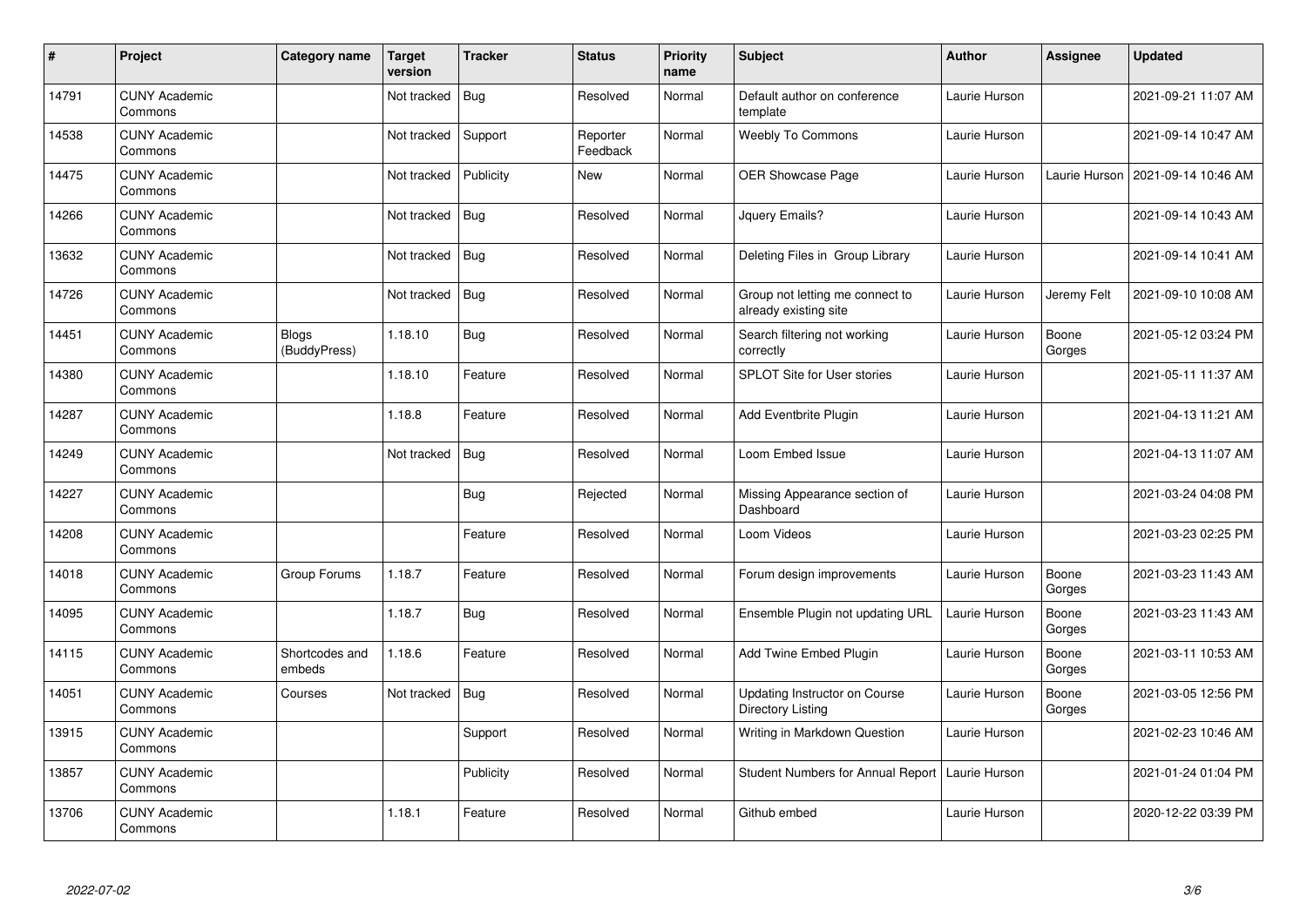| #     | <b>Project</b>                  | Category name                     | <b>Target</b><br>version | <b>Tracker</b> | <b>Status</b>        | <b>Priority</b><br>name | <b>Subject</b>                                                  | <b>Author</b> | <b>Assignee</b>       | <b>Updated</b>      |
|-------|---------------------------------|-----------------------------------|--------------------------|----------------|----------------------|-------------------------|-----------------------------------------------------------------|---------------|-----------------------|---------------------|
| 13678 | <b>CUNY Academic</b><br>Commons | <b>WordPress</b><br>Themes        | 1.18.1                   | Feature        | Resolved             | Normal                  | Theme request                                                   | Laurie Hurson |                       | 2020-12-22 03:38 PM |
| 12447 | <b>CUNY Academic</b><br>Commons | Courses                           | 1.18.0                   | Feature        | Resolved             | Normal                  | Tallying Forum Participation                                    | Laurie Hurson | Raymond<br><b>Hoh</b> | 2020-12-08 11:32 AM |
| 13578 | <b>CUNY Academic</b><br>Commons |                                   | 1.17.8                   | Support        | Resolved             | Normal                  | ODP File type upload                                            | Laurie Hurson |                       | 2020-11-17 09:52 AM |
| 13068 | <b>CUNY Academic</b><br>Commons | Courses                           | 1.17.2                   | <b>Bug</b>     | Resolved             | Normal                  | Deleted groups appearing in<br>courses list                     | Laurie Hurson | Boone<br>Gorges       | 2020-08-25 11:27 AM |
| 12448 | <b>CUNY Academic</b><br>Commons | Courses                           | 1.17.0                   | Bug            | Resolved             | Normal                  | Course metadata should update on<br>site/group metadata update  | Laurie Hurson | Boone<br>Gorges       | 2020-07-15 12:09 PM |
| 12140 | <b>CUNY Academic</b><br>Commons | Accessibility                     | 1.17.0                   | Bug            | Resolved             | Normal                  | Fixing Size/Contrast of "Recently<br><b>Active Text"</b>        | Laurie Hurson | Boone<br>Gorges       | 2020-07-14 12:22 PM |
| 12519 | <b>CUNY Academic</b><br>Commons | <b>User Experience</b>            | 1.16.8                   | <b>Bug</b>     | Resolved             | Normal                  | Registration and Home Page links<br>on Mobile                   | Laurie Hurson | Raymond<br><b>Hoh</b> | 2020-03-17 05:03 PM |
| 11906 | <b>CUNY Academic</b><br>Commons |                                   | 1.16.8                   | Documentation  | Resolved             | Normal                  | Commons "Help" and Teaching Site<br>Overhaul                    | Laurie Hurson | Laurie Hurson         | 2020-03-10 02:16 PM |
| 12446 | <b>CUNY Academic</b><br>Commons | Groups (misc)                     | Future<br>release        | Feature        | Reporter<br>Feedback | Normal                  | Toggle default site to group forum<br>posting                   | Laurie Hurson | Laurie Hurson         | 2020-03-10 11:57 AM |
| 12340 | <b>CUNY Academic</b><br>Commons | <b>Blogs</b><br>(BuddyPress)      | 1.16.7                   | Feature        | Resolved             | Normal                  | Tweaking CC licensing on sites                                  | Laurie Hurson | Raymond<br>Hoh        | 2020-03-10 11:54 AM |
| 12484 | <b>CUNY Academic</b><br>Commons |                                   | Not tracked              | Support        | Reporter<br>Feedback | Normal                  | Sign up Code for COIL Course<br>starting in March               | Laurie Hurson | Matt Gold             | 2020-03-02 02:26 PM |
| 12438 | <b>CUNY Academic</b><br>Commons | Courses                           | Not tracked              | Bug            | New                  | Normal                  | Site appearing twice                                            | Laurie Hurson | Boone<br>Gorges       | 2020-02-18 01:34 PM |
| 12391 | <b>CUNY Academic</b><br>Commons | <b>WordPress</b><br><b>Themes</b> | 1.16.5                   | Feature        | Resolved             | Normal                  | Theme request - Ocean WP                                        | Laurie Hurson |                       | 2020-02-11 11:28 AM |
| 12139 | <b>CUNY Academic</b><br>Commons |                                   | 1.16.5                   | Feature        | Resolved             | Normal                  | <b>Addressing Redundant Links</b><br><b>Accessibility Issue</b> | Laurie Hurson | Boone<br>Gorges       | 2020-02-11 10:57 AM |
| 12328 | <b>CUNY Academic</b><br>Commons |                                   | Not tracked              | Support        | New                  | Normal                  | Sign up Code for Non-CUNY<br>Faculty                            | Laurie Hurson |                       | 2020-01-28 10:25 AM |
| 11482 | <b>CUNY Academic</b><br>Commons |                                   | Not tracked              | Bug            | Resolved             | Normal                  | Page Authors on Sites create with<br>template                   | Laurie Hurson |                       | 2020-01-27 03:11 PM |
| 12278 | <b>CUNY Academic</b><br>Commons | <b>WordPress</b><br>(misc)        | 1.16.3                   | Bug            | Resolved             | Normal                  | Cannot acces dashboard due to<br>"Critical Error"               | Laurie Hurson | Raymond<br>Hoh        | 2020-01-10 02:04 PM |
| 12275 | <b>CUNY Academic</b><br>Commons | <b>BuddyPress</b><br>(misc)       | Not tracked              | Bug            | Resolved             | Normal                  | Error in Members Directory                                      | Laurie Hurson | Boone<br>Gorges       | 2020-01-09 02:40 PM |
| 12183 | <b>CUNY Academic</b><br>Commons |                                   | 1.16.1                   | <b>Bug</b>     | Resolved             | Normal                  | User cannot access their sites                                  | Laurie Hurson | Boone<br>Gorges       | 2019-12-05 11:04 AM |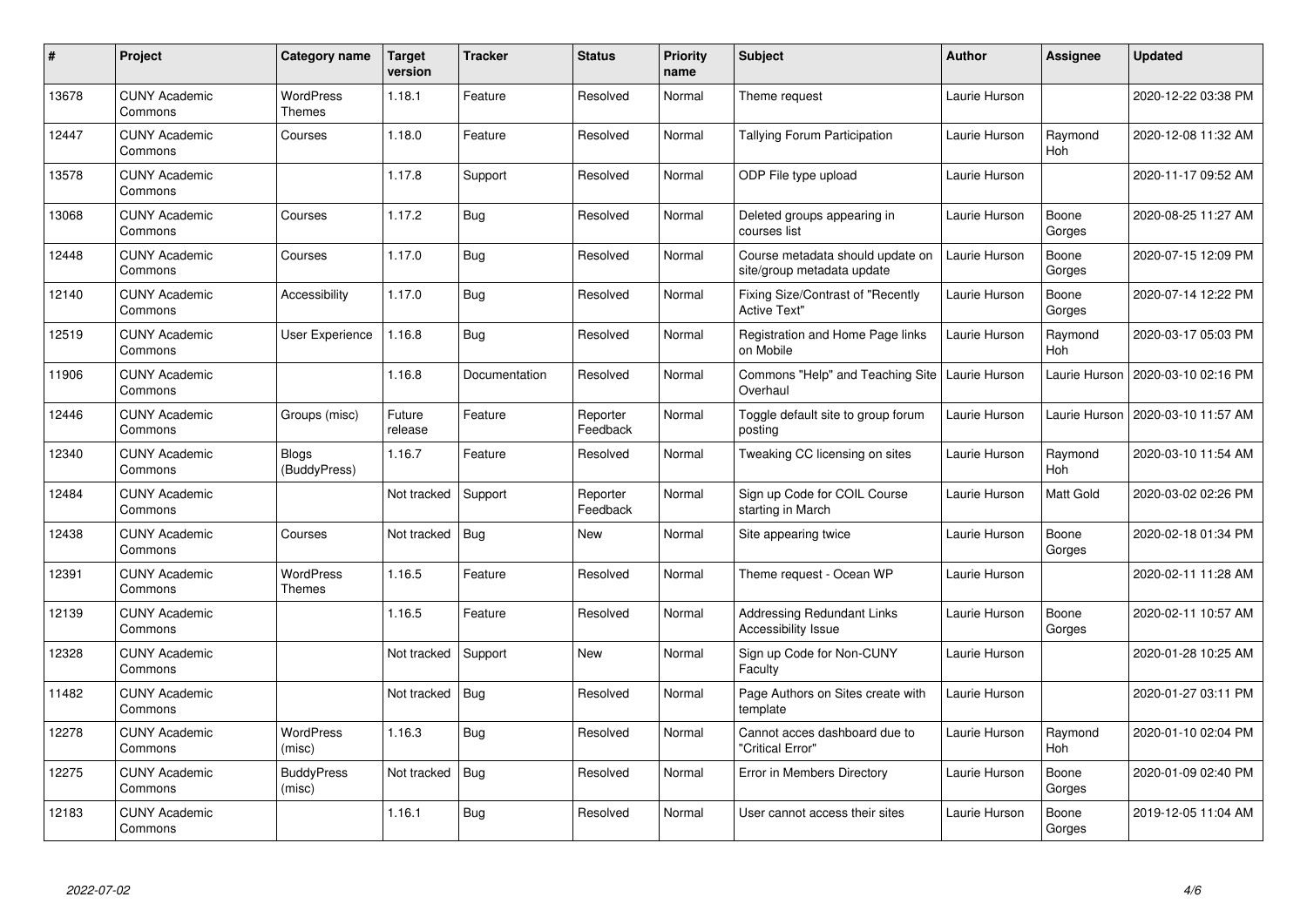| $\pmb{\sharp}$ | Project                         | Category name                | <b>Target</b><br>version | <b>Tracker</b> | <b>Status</b>        | <b>Priority</b><br>name | <b>Subject</b>                                                            | <b>Author</b> | <b>Assignee</b>       | <b>Updated</b>      |
|----------------|---------------------------------|------------------------------|--------------------------|----------------|----------------------|-------------------------|---------------------------------------------------------------------------|---------------|-----------------------|---------------------|
| 11201          | <b>CUNY Academic</b><br>Commons | <b>WordPress</b><br>(misc)   | 1.16                     | Feature        | Resolved             | Normal                  | Add "Request to Join this Site"<br>button?                                | Laurie Hurson | Raymond<br>Hoh        | 2019-12-04 10:51 AM |
| 11862          | <b>CUNY Academic</b><br>Commons | <b>WordPress</b><br>Plugins  | 1.16                     | Bug            | Resolved             | Normal                  | Testing WP Grade Comments for<br>inclusion on Commons                     | Laurie Hurson | Raymond<br>Hoh        | 2019-11-15 12:54 PM |
| 11833          | <b>CUNY Academic</b><br>Commons |                              | 1.16                     | Feature        | Resolved             | Normal                  | CC Image Plugin                                                           | Laurie Hurson |                       | 2019-11-08 10:58 AM |
| 12023          | <b>CUNY Academic</b><br>Commons |                              | Not tracked              | Feature        | Rejected             | Normal                  | Surfacing Site Storage Capacity &<br>Use                                  | Laurie Hurson |                       | 2019-10-29 02:15 PM |
| 7653           | <b>CUNY Academic</b><br>Commons | Reckoning                    | 1.10.10                  | Feature        | Resolved             | Normal                  | Reckoning Plugin Edit or<br>Workaround                                    | Laurie Hurson | Boone<br>Gorges       | 2019-10-04 02:31 PM |
| 11200          | <b>CUNY Academic</b><br>Commons | Reckoning                    | 1.14.8                   | Bug            | Resolved             | Normal                  | User Summary (Reckoning plugin)<br>not linking to single user content     | Laurie Hurson |                       | 2019-10-04 02:31 PM |
| 11789          | <b>CUNY Academic</b><br>Commons | Courses                      | Future<br>release        | Feature        | <b>New</b>           | Normal                  | Ability to remove item from Courses<br>list                               | Laurie Hurson | Sonja Leix            | 2019-09-24 12:28 PM |
| 11879          | <b>CUNY Academic</b><br>Commons |                              | Not tracked              | <b>Bug</b>     | <b>New</b>           | Normal                  | Hypothesis comments appearing on<br>multiple, different pdfs across blogs | Laurie Hurson | Laurie Hurson         | 2019-09-19 02:39 PM |
| 11836          | <b>CUNY Academic</b><br>Commons | Onboarding                   | 1.15.9                   | Bug            | Resolved             | Normal                  | Invite and "Claim Key" Confusion                                          | Laurie Hurson |                       | 2019-09-10 02:34 PM |
| 11821          | <b>CUNY Academic</b><br>Commons |                              | Not tracked              | Documentation  | Resolved             | Normal                  | Broken link on commons<br>documentation post                              | Laurie Hurson | scott voth            | 2019-09-04 03:54 PM |
| 11803          | <b>CUNY Academic</b><br>Commons | <b>WordPress</b><br>Plugins  | 1.15.9                   | Bug            | Resolved             | Normal                  | Settings > Writing Editor Switch<br>Error                                 | Laurie Hurson | Raymond<br>Hoh        | 2019-08-28 02:48 PM |
| 11674          | <b>CUNY Academic</b><br>Commons | WordPress<br>Themes          | Not tracked              | Bug            | Resolved             | Normal                  | Thematic theme: Remove/make<br>unavailable                                | Laurie Hurson |                       | 2019-07-30 06:01 PM |
| 11415          | <b>CUNY Academic</b><br>Commons | WordPress<br>Plugins         | Not tracked              | Bug            | Reporter<br>Feedback | Normal                  | Blog Subscriptions in Jetpack                                             | Laurie Hurson |                       | 2019-05-14 10:34 AM |
| 11193          | <b>CUNY Academic</b><br>Commons | WordPress<br>(misc)          | 1.14.11                  | Support        | Resolved             | Normal                  | <b>Embedding StoryMaps JS</b>                                             | Laurie Hurson | Raymond<br><b>Hoh</b> | 2019-04-23 10:54 AM |
| 11208          | <b>CUNY Academic</b><br>Commons |                              | Not tracked              | Support        | Resolved             | Normal                  | Password Protected Page Not<br>Working when page set to<br>page_for_posts | Laurie Hurson | scott voth            | 2019-03-27 03:08 PM |
| 11131          | <b>CUNY Academic</b><br>Commons |                              | Future<br>release        | Feature        | Reporter<br>Feedback | Normal                  | Image Annotation Plugins                                                  | Laurie Hurson |                       | 2019-02-26 11:33 AM |
| 11043          | <b>CUNY Academic</b><br>Commons | Courses                      | 1.14.6                   | Bug            | Resolved             | Normal                  | All Group Admins displaying as<br>"instructors" on Courses Tab            | Laurie Hurson | Boone<br>Gorges       | 2019-02-05 02:06 PM |
| 11023          | <b>CUNY Academic</b><br>Commons | <b>Blogs</b><br>(BuddyPress) | 1.14.6                   | <b>Bug</b>     | Resolved             | Normal                  | <b>Teaching Template Sites: Posts</b><br>return 404 Error                 | Laurie Hurson |                       | 2019-01-28 01:18 PM |
| 10952          | <b>CUNY Academic</b><br>Commons | Group Blogs                  | 1.14.5                   | Bug            | Resolved             | Normal                  | Duplicate privacy options in<br>group-site creation                       | Laurie Hurson |                       | 2019-01-22 11:53 AM |